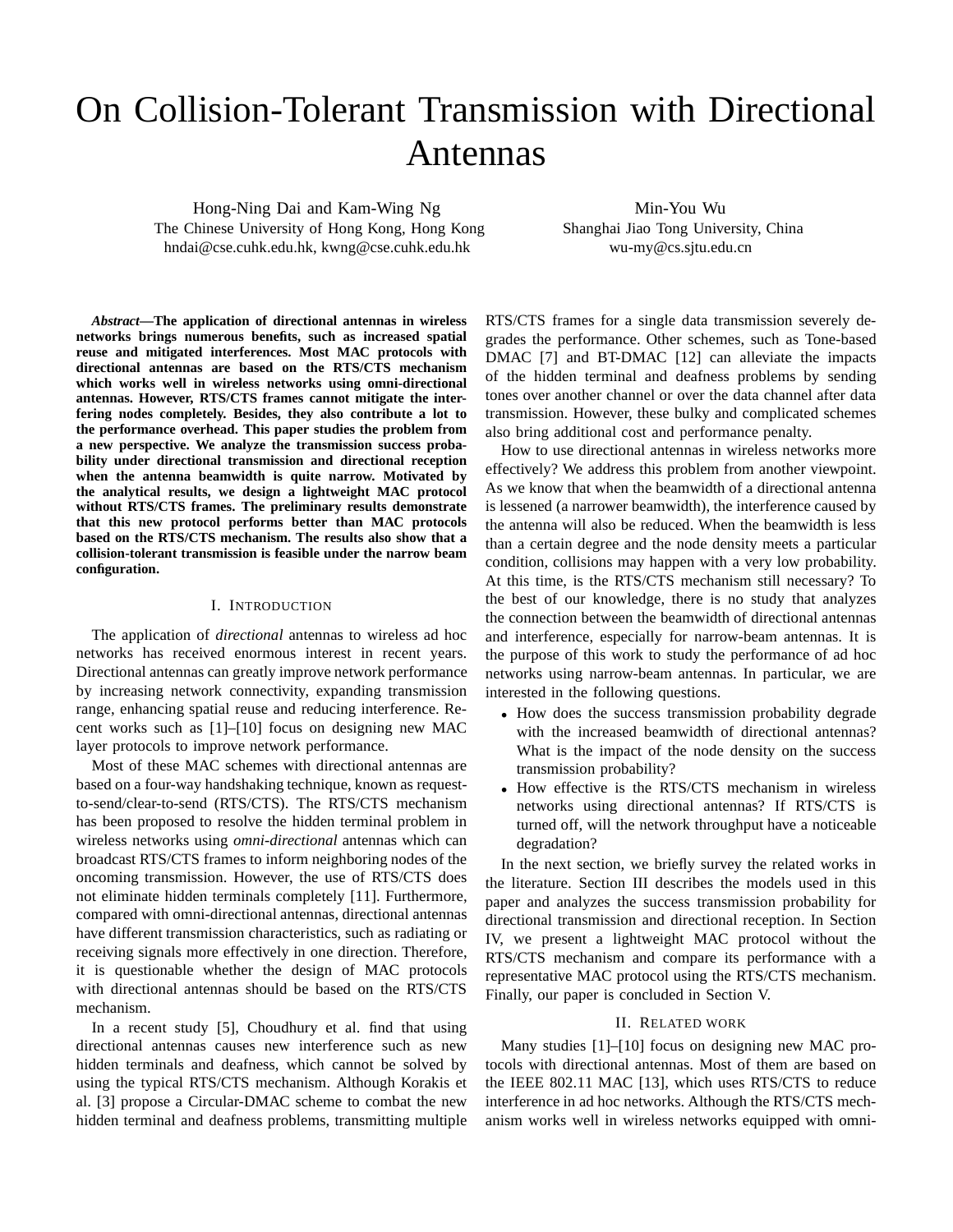directional antennas, it cannot mitigate interference completely [11]. Besides, using RTS/CTS in wireless networks with directional antennas is not so effective as we expected. For example, [5] shows that RTS/CTS cannot completely mitigate new interfering nodes caused by directional antennas.

To address the new hidden terminal and deafness problems, many researchers propose more complex schemes, such as Circular-DMAC [3], Tone-based DMAC [7] and BT-DMAC [12]. Although they can mitigate the impacts of hidden terminals and deafness, they also bring additional cost on network performance. For example, Circular-DMAC needs a sender to transmit multiple RTS frames before one data transmission, which greatly degrades the network performance. Tone-based DMAC and BT-DMAC also need to send busy tone signals with different frequencies to reduce interference.

Other studies concentrate on capacity analysis and performance evaluation on wireless ad hoc networks using directional antennas [14]–[17]. Yi et al. [15] show that using directional antenna in arbitrary networks achieves a capacity gain of  $2\pi/\sqrt{\alpha\beta}$  when both transmission and reception are directional. Here,  $\alpha$  and  $\beta$  are transmitter and receiver antenna beamwidths, respectively. Under random networks, the throughput improvement factor is  $4\pi^2/(\alpha\beta)$  for directional transmission directional reception. Spyropoulos and Raghavendra [14] study the asymptotic bounds on the amount of capacity gains that directional antennas can acquire. Wang and J. J. Garcia-Luna-Aceves [16] model and analyze multiple directional transmission and reception modes coupled with omni-directional or directional receptions. Carvalho and J. J. Garcia-Luna-Aceves [17] propose a realistic analytical model which considers the binary exponential back-off operation of IEEE 802.11.

However, there is no work that studies the connections between the beamwidth of directional antennas and interferences, especially for narrow-beam antennas. We try to find the relationship between the beamwidth of directional antennas, the density of nodes and the interference.

#### III. ANALYTICAL MODELS

In this section, we analyze the successful transmission probability with directional antennas. The successful transmission probability is related to transmission/reception mode of directional antennas. Besides, interference is also a major reason affecting the transmission probability. First, we present the antenna model in Section III-A. Section III-B discusses the interference range for directional transmission. Finally, we analyze the successful transmission probability under the directional transmission and directional reception mode.

# *A. Antenna Model*

In this paper, we consider a directional antenna model that is typically used in previous works (e.g., [1]–[3], [9], [10], [15]). Sidelobes and backlobes are ignored in this model. The reasons why we simplify the model are summarized as follows. First, even in a more realistic model, the sidelobes are so small that they can be ignored. For example, the main gain



Fig. 1. The Antenna Model Fig. 2. The Interference Model

is more than 100 times of the gain of sidelobes when the main beamwidth is less than  $40^{\circ}$  in the cone-sphere model [18]. Secondly, a *smart antenna* (i.e., an intelligent directional antenna) often have null capability that can almost eliminate the sidelobes and backlobes. Besides, the interference region of an antenna is determined by its main lobe and simplifying the antenna pattern will not lead to a fundamental change on the analytical results [15].

Our proposed model assumes that a directional antenna gain  $G<sup>d</sup>$  is within a specific angle  $\theta$ , where  $\theta$  is the beamwidth of the antenna. The gain outside the beamwidth is assumed to be zero. At any time, the antenna beam can only be pointed to a certain direction, as shown in Fig. 1, in which the antenna is pointing to the right. Thus, the probability that the beam is switched to cover each direction is  $\theta/2\pi$ . The antenna gain pattern is given by :

$$
g(\theta) = \begin{cases} G^d & \text{if angle within } \theta \\ 0 & \text{otherwise} \end{cases}
$$

## *B. Interference Range*

In this subsection, we investigate the interference range of directional antennas and the relationship between the transmission range and the interference range. When a signal is propagated from the transmitter to the receiver, whether it is correctly accepted by the receiver is mainly determined by the receiving power of the signal at the receiver end. In open space, if the transmitting power is fixed, the receiving power is mostly decided by the path loss along the distance between the transmitter and the receiver. Under this condition, multi-path and shadowing effects can be ignored since they are so trivial compared with the large path loss. Therefore, in this paper, we assume that the signal propagation follows the *two-way ground* model which is typically used in open space.

According to [19], under the assumption of the two-way ground model, the receiving power of a signal at the receiver can be calculated by the following equation.

$$
P_r(d) = P_t G_t G_r \frac{h_t^2 h_r^2}{d^4}
$$
 (1)

where  $P_r(d)$  is the receiving power at the receiver which is far from the transmitter with the distance  $d$ ,  $P_t$  is the transmitter power,  $G_t$  and  $G_r$  are the transmitter antenna gain and the receiver antenna gain, respectively, and  $h_t$  and  $h_r$  are the antenna height of the transmitter and the antenna height of the receiver, respectively.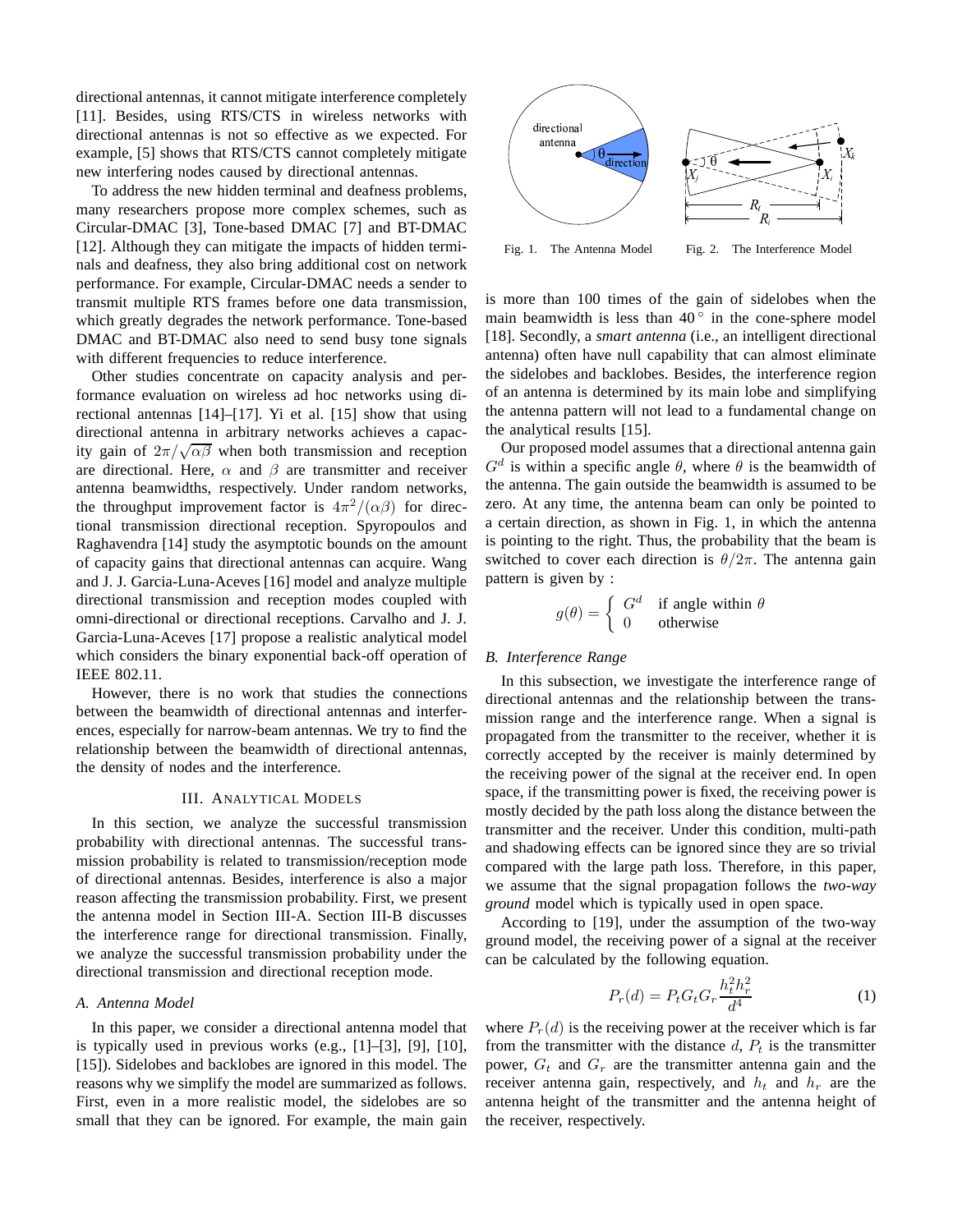Considering a large-scale wireless ad hoc network with  $n$ static nodes. All nodes are Poisson distributed with a density  $\rho$  over the 2-D plan. The probability  $p(i, S)$  of finding i nodes in an area of  $S$  is given by:

$$
p(i, S) = \frac{(\rho S)^i}{i!} e^{-\rho S}
$$
 (2)

We also assume that every node has the same setting (e.g., identical antenna, and identical transmitting power). In the scenario shown in Fig. 2, suppose that node  $X_i$  transmits to node  $X_j$  over a channel. The receiver  $X_j$  locates exactly within the transmitting range  $R_t$  of the transmitter  $X_i$ . The successful reception of the signal is mainly decided by the *signal-tointerference-plus-noise ratio* (SINR), which is often required to be greater than a threshold. When their transmission is on-going, an interfering node  $X_k$  at a distance of  $R_i$  away from the receiver starts the transmission toward the receiver at the same time. So, it will have an interfering signal with the strength  $P_i$  at the receiver  $X_i$ . Since the thermal noise is negligible compared with interference signals, similar to [11], we do not count it in our model as well. Thus, we have  $SINR = \frac{P_r}{P_i} = \frac{R_i^4}{R_i^4} \ge \sigma$ , where  $\sigma$  is the SINR threshold. In practice,  $\sigma$  is usually set to 10. So, we get the interference range  $R_i = \sqrt[4]{\sigma} R_t$ .

# *C. Analysis of Directional Transmission and Directional Reception (DTDR)*

A directional antenna has two modes: an omni-directional mode with a gain  $G^o$  and a directional mode with a gain  $G^d$ . Since antennas in the directional mode can radiate or receive electromagnetic waves more effectively in some directions than in others, generally, the directional gain  $G<sup>d</sup>$  is greater than the omni-directional gain  $G<sup>o</sup>$ . The transmitter or the receiver equipped with a directional antenna can choose any one of the two modes to transmit or receive frames. Therefore, there are four combinations for the transmission and reception modes of directional antennas: 1) Omni-directional Transmission and Omni-directional Reception (OTOR); 2) Directional Transmission and Omni-directional Reception (DTOR); 3) Omni-directional Transmission and Directional Reception (OTDR); 4) Directional Transmission and Directional Reception (DTDR).

According to Eq. (1), the larger the antenna gains at both the transmitter and the receiver have, the higher the receiving power strength the receiver has. Furthermore, the transmission range between the transmitter and the receiver will be extended if the antenna gains of them are increased. Thus, when both the receiver and the transmitter use the directional mode (with the directional gain  $G<sup>d</sup>$ ), the communication range between them is maximized. On the other hand, the receiver is only susceptible to the interfering signals from its receiving direction when it is using the directional mode. So, DTDR also has the smallest interference area compared with the other three modes. Therefore, directional transmission and directional reception is a preferred method to utilize directional



Fig. 3. The probability of a successful transmission and the beamwidth

antennas. In this paper we only discuss the transmission under the DTDR mode.

Let us consider the scenario shown in Fig. 2. When node  $X_i$  begins to transmit with node  $X_i$ , this transmission is successfully completed by node  $X_j$  if no node within the sector region covered by  $X_i$ 's antenna beam transmits toward  $X_i$ . First, we need to calculate the probability that no node can interfere with node  $X_i$ . Since the placement of nodes follows the 2-D Poisson distribution with the density  $\rho$ , there are  $\rho \pi R_i^2 \cdot \frac{\theta}{2\pi}$  nodes within the sector region covered by  $X_j$ 's antenna beam. The area of this region is denoted by  $S$ . Among these nodes, the interfering node  $X_k$  can cause interference with node  $X_j$  only when it has a frame to send and its antenna beam is pointed to node  $X_j$ . We assume that a node begins to transmit with a probability  $p$ . Then, the probability that node  $X_k$  can interfere with node  $X_j$  is  $p \cdot \frac{\theta}{2\pi}$ . Therefore, the probability  $P$  that no nodes within region  $S$  can cause collisions with node  $X_j$  is given by:

$$
P = \sum_{i=0}^{\infty} (1 - p \frac{\theta}{2\pi})^i \cdot \frac{(\rho S)^i}{i!} e^{-\rho S}
$$
  
= 
$$
e^{-p \frac{\theta}{2\pi} \rho S} = e^{-p(\frac{\theta}{2\pi})^2 \rho \pi R_i^2}
$$
(3)

To simplify the calculation, we use  $N = \rho \pi R_t^2$ , which denotes the average number of nodes within a node's transmission range. Since  $R_i = \sqrt[4]{\sigma} R_t$ , we have  $\rho \pi R_i^2 = \sqrt{\sigma} N$ . Replacing the corresponding part in Eq. (3), we have:

$$
P = e^{-p(\frac{\theta}{2\pi})^2 \sqrt{\sigma} N} \tag{4}
$$

When  $p = 0.1$ , and  $\sigma = 10$ , which is in common use [11], we set different N,  $N = 4, 8, 12, 16, 20$  respectively and then we get the results in Fig. 3. Fig. 3 shows that the successful transmission probability is kept high when the beamwidth is narrow. For example, when the beamwidth is less than  $\frac{\pi}{6}$ , the success probability is always above 95%. One possible reason is that using directional mode at the receiver end can greatly reduce the interfering probability.

Results under a narrow beamwidth  $(\theta \leq \frac{\pi}{12})$  are also tabulated in Table I. It is shown that the transmission under DTDR is less vulnerable to interfering nodes when the beamwidth is narrow.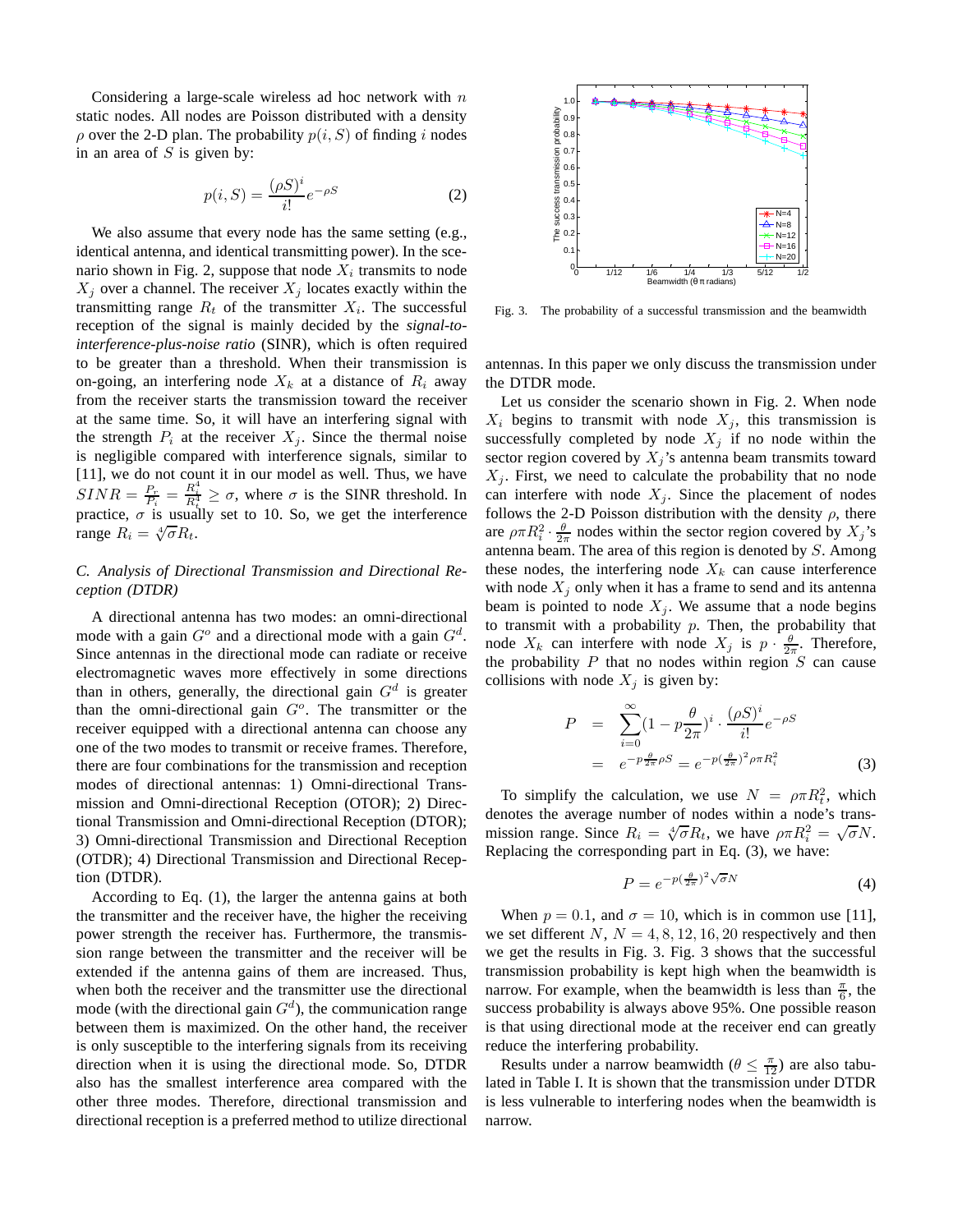TABLE I THE PROBABILITY OF A SUCCESSFUL TRANSMISSION UNDER THE VERY NARROW BEAM  $\theta$ 

|          |        | २६     | 71     | ່າ     |
|----------|--------|--------|--------|--------|
| $N=4$    | 0.9999 | 0.9998 | 0.9995 | 0.9978 |
| $N=8$    | 0.9997 | 0.9995 | 0.9989 | 0.9956 |
| $N=12$   | 0.9996 | 0.9993 | 0.9984 | 0.9934 |
| $N=16$   | 0.9995 | 0.999  | 0.9978 | 0.9913 |
| $N = 20$ | 0.9993 | 0.9988 | 0.9973 | 0.9891 |

The analytical results under DTDR show that the successful transmission probability is quite high when the beamwidth is lessened enough. For example, when  $\theta \leq \frac{\pi}{12}$  (i.e., 15<sup>o</sup>), the success probability is always above 98%. Since a beamwidth of 15 ◦ is a feasible angle for most directional antennas, is a collision-tolerated transmission possible under this condition?

# IV. LIGHTWEIGHT MAC PROTOCOL

We propose a lightweight MAC scheme denoted as Basic Directional Transmission and Directional Reception (BAS-DTDR), which turns off RTS/CTS. It has a rival termed RTC/CTS Directional Transmission and Directional Reception (RTS-DTDR). Multi-hop MAC protocol (MMAC) [5] can be regarded as one of RTS-DTDR protocols, except RTS frames are received omni-directionally. Then, we compare the performance of BAS-DTDR with that of RTS-DTDR and discuss the implications from this lightweight scheme.

#### *A. Performance Model*

The throughput is calculated by the proportion of time that a node spends transmitting data packets successfully on average. In this paper, we adopt a discrete Markov chain model which was used in [16], [20] to evaluate the saturation throughput of wireless networks. We also adopt the assumption that each node operate in time-slotted mode, with a time slot  $\tau$ . If the time slot  $\tau$  is very small, the performance of the timeslotted protocol is very close to that one of the asynchronous version of the protocol [16], [20]. The period of time during which RTS, CTS, data and ACK frames are transmitted can be depicted as multiples of  $\tau$ , i.e.,  $t_{rts}$ ,  $t_{cts}$ ,  $t_{data}$  and  $t_{ack}$ , respectively. Let  $P(S)$ ,  $P(I)$  and  $P(C)$  denote the steadystate probability of *SUCCEED*, *IDLE* and *COLLISION*, respectively. Then we have:

$$
Throughout = \frac{P(S) \cdot t_{data}}{P(C)T_C + P(S)T_S + P(I)T_I} \tag{5}
$$

where  $T_C$ ,  $T_S$  and  $T_I$  are the duration of *COLLISION*, *SUCCEED* and *IDLE*, respectively.

From Fig. 4, the steady-state probability of *IDLE* equals:

$$
P(I) = P(I) \cdot P_{II} + P(S) + P(C)
$$
 (6)

Noting that  $P(S) + P(C) = 1 - P(I)$ , thus,

$$
P(I) = 1/(2 - P_{II})
$$
 (7)

The duration of a node in *IDLE* state  $T_I$  is  $1\tau$ .

From Fig. 4, the steady-state probability of *SUCCEED* can be calculated by  $P(S) = P(I) \cdot P_{IS}$ . Before deriving the



Fig. 4. The Markov chain model for a node

Fig. 5. The interference region for DTDR

transition probability  $P_{IS}$  from *IDLE* to *SUCCEED*, we need to calculate the probability  $P_{IS}(r)$  that a node  $X_i$  successfully shakes hands with a node  $X_j$  which is a distance r away from  $X_i$  within a given time slot.

The MAC overhead can also be calculated by:

$$
Overhead = \frac{P(S) \cdot t_{ctrl}}{P(C)T_C + P(S)T_S + P(I)T_I}
$$
(8)

where  $t_{ctrl}$  is depicted as time slots which are used by control frames such as RTS, CTS and ACK.

## *B. Directional Transmission and Directional Reception*

We need to calculate the throughput of BAS-DTDR and RTS-DTDR. From the throughput model presented in Section IV-A, we need to calculate the transition probability  $P_{IS}$  from *IDLE* to *SUCCEED* first. Fig. 5 indicates that the nodes within the four regions (named 1, 2, 3, 4) around  $X_i$  and  $X_j$  may cause collisions with  $X_i$  and  $X_j$ . Since the number of nodes are quite related to the area size if the density is given, we need to calculate the every size of the four areas, which are denoted as  $S_1$ ,  $S_2$ ,  $S_3$ ,  $S_4$ , respectively:

$$
S_1 = \pi R_t^2 \cdot \theta / (2\pi)
$$
  
\n
$$
S_2 = \pi R_t^2 \cdot \theta / (2\pi) - R_t^2 / 2 \tan(\theta / 2)
$$
  
\n
$$
S_3 = \pi R_t^2 \cdot \theta / (2\pi) - \pi R_t^2 \cdot \theta / (2\pi)
$$
  
\n
$$
S_4 = \pi R_t^2 \cdot \theta / (2\pi) - \pi R_t^2 \cdot \theta / (2\pi)
$$
 (9)

 $P_{IS}(r)$  equals the probability that  $X_i$  transmits in a given time slot,  $X_j$  does not transmit in the same time slot, and none of the nodes within the four regions interferes with the handshake between nodes  $X_i$  and  $X_j$ . Therefore, we have:

$$
P_{IS}(r) = p(1-p) \cdot P_1 \cdot P_2 \cdot P_3 \cdot P_4 \tag{10}
$$

Because RTS-DTDR does not prevent interference from neighboring nodes in regions 3 and 4, the handshake might be interrupted at any time. Therefore, the *COLLISION* period  $T_C$ lasts from  $T_1 = t_{rts} + 1$  till  $T_2 = t_{rts} + t_{cts} + t_{data} + t_{ack} + 4$ , where the propagation delay is also considered (one propagation delay is  $1\tau$ ). We also assume that  $T_C$  follows a truncated geometric distribution:

$$
T_C = (1 - p)/(1 - p^{T_2 - T_1 + 1}) \sum_{i=0}^{T_2 - T_1} p^i (T_1 + i)
$$
 (11)

The probability that no nodes in region 1 interferes with the handshake between nodes  $X_i$  and  $X_j$  is equal to the probability that no node in the area transmits as node  $X_i$  does, which can be depicted as:

$$
P_1 = e^{-p\rho S_1 \frac{\theta}{2\pi}} \tag{12}
$$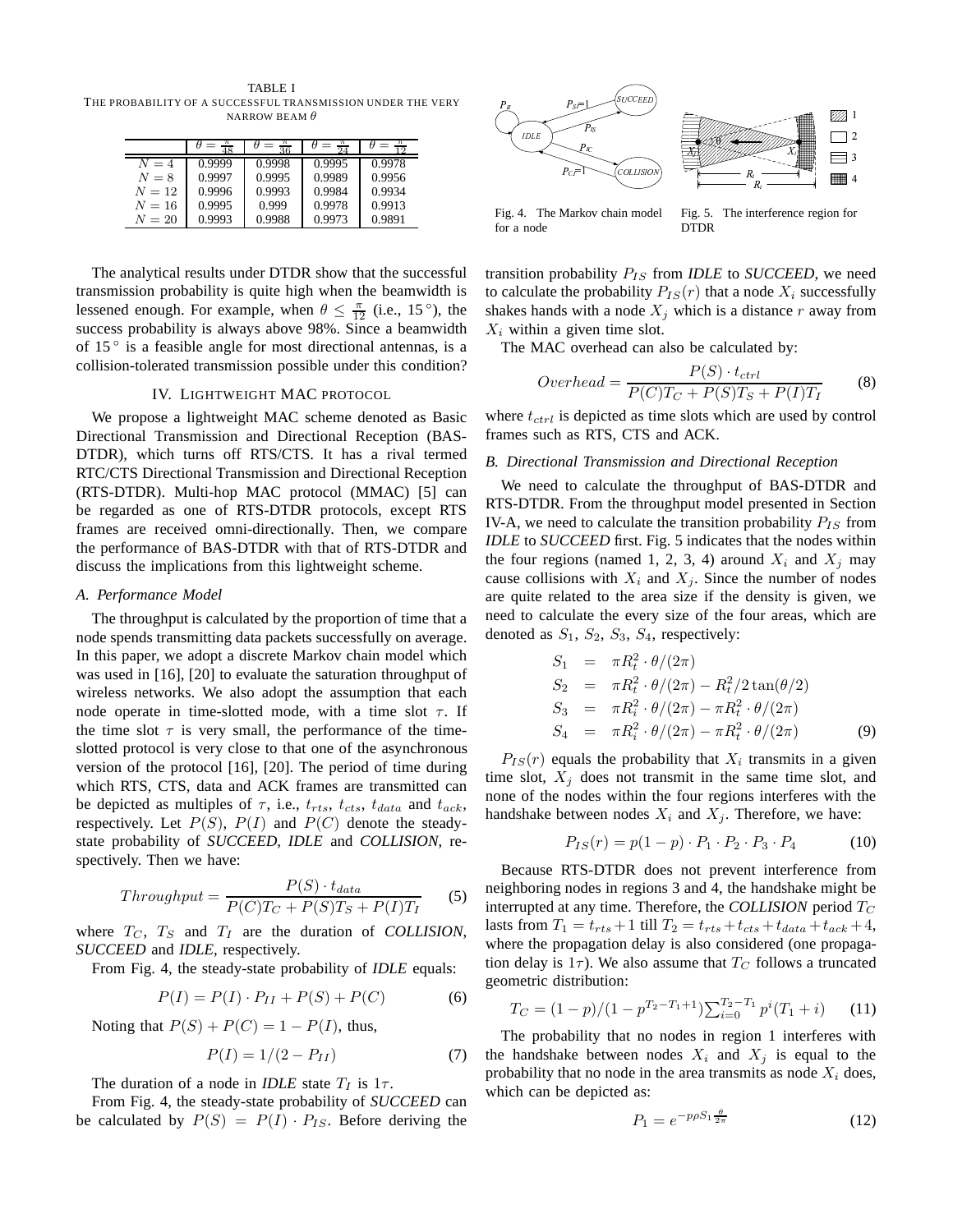For the probability  $P_2$ , it must meet the requirement that no node transmits in  $t_{rts}$  slots toward node  $X_j$  and does not transmit in the slot when node  $X_i$  begins to transmit toward node  $X_j$ . Therefore,

$$
P_2 = e^{-p\frac{\theta}{2\pi}\rho S_2(t_{rts}+1)} \cdot e^{-p\frac{\theta}{2\pi}\rho S_2}
$$
 (13)

 $P_3$  is equal to the probability that no node can interfere with the reception of CTS and ACK frames of node  $X_i$ . Hence, we have:

$$
P_3 = e^{-p\frac{\theta}{2\pi}\rho S_3(t_{cts}+1)} \cdot e^{-p\frac{\theta}{2\pi}\rho S_3(t_{ack}+1)} \tag{14}
$$

In region 4, there is no interference if no node transmits toward  $X_j$  when  $X_i$  is sending a data frame. Then, we get:

$$
P_4 = e^{-p\frac{\theta}{2\pi}\rho S_4} \cdot e^{-p\frac{\theta}{2\pi}\rho S_4(t_{data}+1)}
$$
 (15)

Because each transmitter can choose its receiver with equal probability and the average number of nodes within a region of radius r is propotional to  $r^2$ , the probability density function of the distance r between nodes  $X_i$  and  $X_j$  is  $f(r) = 2r$ , where  $0 < r < R_t$ .

Therefore,  $P_{is}$  is equal to:

$$
P_{IS} = \int_0^{R_t} p(1-p) \cdot P_1 \cdot P_2 \cdot P_3 \cdot P_4 \cdot 2r \, dr \tag{16}
$$

And the success period  $T_S$  is  $T_S = t_{rts} + t_{cts} + t_{data} + t_{data}$  $t_{ack}$  + 4. After the corresponding parts are replaced in Eq. (5), the throughput of RTS-DTDR is obtained.

Since  $t_{ctrl} = t_{rts} + t_{cts} + t_{ack} + 4$  in RTS-DTDR, similarly we calculate the overhead of RTS-DTDR from Eq. (8).

Since there is no RTS and CTS frames, BAS-DTDR has a narrower bound on  $T_C$  (from  $T_1 = 1\tau$  to  $T_2 = t_{data} + t_{ack} + 2$ ). And the success period time is  $T_S = t_{data} + t_{ack} + 2$ .  $P_1$  keeps the same value as RTS-DTDR.  $P_2$  is equal to the probability that no node transmits toward node  $X_j$  within the  $t_{data}$  period and does not transmit in the slot when node  $X_i$  begins to transmit with node  $X_i$ , therefore,

$$
P_2 = e^{-p\frac{\theta}{2\pi}\rho S_2(t_{data}+1)} \cdot e^{-p\frac{\theta}{2\pi}\rho S_2}
$$
 (17)

Similarly, we have

$$
P_3 = e^{-p\frac{\theta}{2\pi}\rho S_3(t_{ack}+1)}
$$
  
\n
$$
P_4 = e^{-p\frac{\theta}{2\pi}\rho S_4} \cdot e^{-p\frac{\theta}{2\pi}\rho S_4(t_{data}+1)}
$$
\n(18)

Then after replacing the corresponding parts in Eq. (5), we get the throughput of BAS-DTDR. Since  $t_{ctrl} = t_{ack} + 2$  in BAS-DTDR, we calculate the overhead of BAS-DTDR from Eq. (8).

We compare the performance of the RTS-DTDR and BAS-DTOR and present the results in Fig. 6 and Fig. 7.

#### *C. Numerical Results*

Fig. 6 shows the saturation throughput and overhead of RTS-DTDR and BAS-DTDR under different node densities (N=10, 20, 30, 40, respectively) when the beamwidth is less than  $\frac{\pi}{6}$ . The results were obtained under a short data length  $40\tau$ . With the increased node density, both RTS-DTDR and BAS-DTDR degrade. The BAS-DTDR has a much higher

throughput than RTS-DTDR protocol. The peak value of BAS-DTDR is almost 20% higher than that of RTS-DTDR. One possible reason is that when the beamwidth is very narrow, the interfering nodes are so sparse that they cause nearly no collisions at that time. In this situation, RTS/CTS frames are not neccessary to be used. On the contrary, they only contribute additional overhead on the throughput.

Then we calculate the throughput and overhead under the long data length setting ( $t_{data} = 120\tau$ ) and the results are shown in Fig. 7. Similarly, both RTS-DTDR and BAS-DTDR perform well under a narrow beam (e.g.,  $\frac{\pi}{15}$ ). Under this setting, BAS-DTDR still has a higher throughput than RTS-DTDR because it gets rid of the bulky RTS/CTS mechanism. However, when the beamwidth is increased further, the collisions caused by interfering nodes become remarkable, both the throughput of RTS-DTDR and BAS-DTDR degrades. At this time, the throughput of BAS-DTDR drops even faster than RTS-DTDR. Hence, there exists a trade-off between the arisen interfering nodes and the overhead of control frames. For example, in Fig. 7 (b), the equal point of interference and overhead locates at  $\theta = \frac{2}{15}\pi$ . When  $\theta \le \frac{2}{15}\pi$ , BAS-DTDR performs better than RTS-DTDR because the cost of control frames surplus the impact of interfering nodes. However, if the beamwidth is increased further  $(\theta > \frac{2}{15}\pi)$ , interference will play the primary role. Collision avoidance mechanisms should act on the interference in this situation.

## *D. Discussions*

The results in Fig. 6 and Fig. 7 show that, when the beamwidth is decreased, the network throughput grows very fast. The capacity analysis in [15] also proves that the capacity grows with the lessened beamwidth. However, the capacity will not grow arbitrarily high when the beamwidth decreases further and even approaches to zero. Yi et al. [15] have also observed that when the beamwidth is too small, the interference has been fully reduced and there is no further improvement by decreasing the beamwidth of the antennas.

Actually, when the beamwidth is narrow enough (more specifically, less than a certain angle) a transmission can yield a high success probability. As shown in Section III-C, if the beamwidth is less than  $\frac{\pi}{12}$  (i.e., 15<sup>o</sup>) and both directional antennas are used at the transmitter and the receiver, then the probability of a successful transmission is greater than 99%. The transmission under this situation can be regarded as a *collision-tolerant* transmission (the collision probability is quite small). Hence, Directional Transmission and Directional Reception should be the best way to use directional antennas. The angle 15 ◦ is feasible in most *intelligent* directional antennas. With this condition, the collision avoidance mechanisms, such as RTS/CTS, are not neccessary to be used because they only contribute excessive overhead on the performance.

This collision-tolerant transmission gives us some important implications on MAC design. Directional antennas have different properties, e.g., higher spatial reuse and the smaller interfering region. Although RTS/CTS schemes work well in wireless networks using omni-directional antennas, they